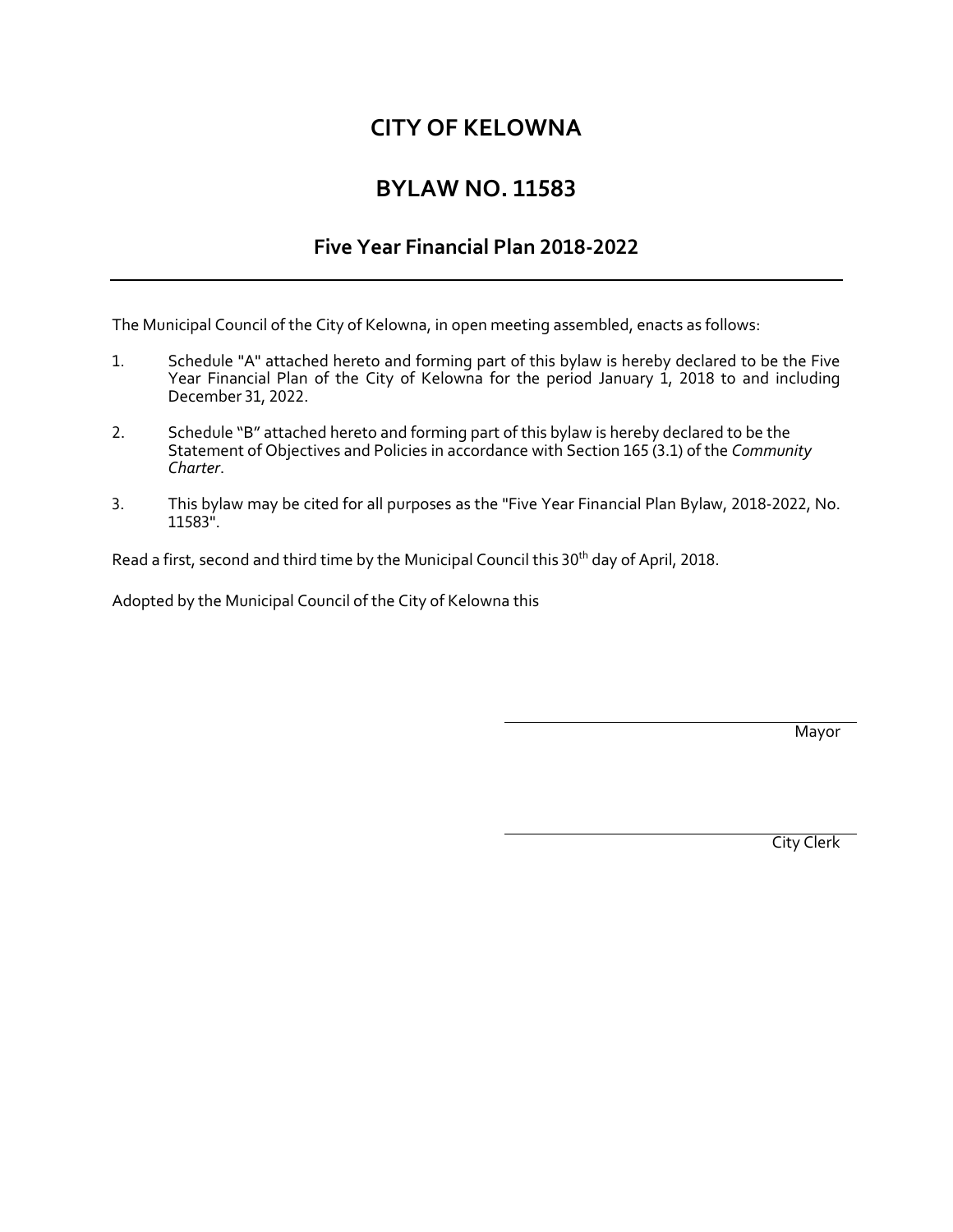# **Schedule A Financial Plan 2018-2022**

|                                 | 2018          | 2019         | 2020                     | 2021        | 2022          | 2023-2030     |
|---------------------------------|---------------|--------------|--------------------------|-------------|---------------|---------------|
|                                 |               |              |                          |             |               |               |
| Revenue                         |               |              |                          |             |               |               |
| Property Value Tax              | 133,481,167   | 139,430,437  | 145, 122, 266            | 150,408,366 | 157,382,755   | 1,461,906,406 |
| Library Requisition             | 6,208,386     | 6,332,554    | 6,459,205                | 6,588,389   | 6,720,157     | 58,832,475    |
| Parcel Taxes                    | 3,182,576     | 3,240,499    | 3,264,934                | 3,267,975   | 3,289,512     | 27,087,039    |
| Fees and Charges                | 120,340,045   | 121,423,849  | 124,052,661              | 126,394,056 | 128,980,515   | 1,133,108,927 |
| <b>Borrowing Proceeds</b>       | 4,949,710     |              | $\overline{\phantom{a}}$ | 4,000,000   | 38,000,000    | 47,000,000    |
| Other Sources                   | 120, 141, 281 | 53,638,039   | 51, 174, 731             | 50,325,889  | 49,664,592    | 473,329,592   |
|                                 | 388, 303, 165 | 324,065,378  | 330,073,797              | 340,984,675 | 384,037,531   | 3,201,264,439 |
| Transfer between Funds          |               |              |                          |             |               |               |
| Reserve Funds                   | 1,636,769     | 1,187,642    | 1,187,644                | 1,187,644   | 1,187,644     | 7,783,328     |
| <b>DCC Funds</b>                | 21,026,529    | 21, 156, 387 | 35,099,364               | 28,359,611  | 10,007,504    | 134, 230, 749 |
| Surplus/Reserve Accounts        | 107,612,509   | 60,585,009   | 64,873,876               | 59,207,023  | 81,179,101    | 364,048,101   |
|                                 | 130,275,807   | 82,929,038   | 101,160,884              | 88,754,278  | 92,374,249    | 506,062,178   |
| <b>Total Revenues</b>           | 518,578,972   | 406,994,416  | 431,234,681              | 429,738,953 | 476,411,780   | 3,707,326,617 |
|                                 |               |              |                          |             |               |               |
| Expenditures                    |               |              |                          |             |               |               |
| Municipal Debt                  |               |              |                          |             |               |               |
| Debt Interest                   | 9,751,943     | 5,967,121    | 4,775,593                | 4,518,089   | 5,593,509     | 45,124,844    |
| Debt Principal                  | 15,701,603    | 11,854,479   | 8,752,346                | 6,995,881   | 8,324,481     | 57,547,333    |
| Capital Expenditures            | 199,532,820   | 91,168,105   | 110,037,653              | 100,637,265 | 140, 242, 793 | 718,303,710   |
| <b>Other Municipal Purposes</b> |               |              |                          |             |               |               |
| <b>General Government</b>       | 32,234,881    | 32,742,458   | 33,666,861               | 34,477,239  | 35,336,979    | 316,874,041   |
| Planning, Development &         |               |              |                          |             |               |               |
| <b>Building Services</b>        | 30,055,912    | 22,228,128   | 21,572,763               | 22,177,065  | 22,841,006    | 206,781,561   |
| <b>Community Services</b>       | 85,529,601    | 87,394,503   | 91,120,838               | 93,916,881  | 96,761,805    | 887,920,257   |
| <b>Protective Services</b>      | 57,220,810    | 60, 132, 712 | 62,932,499               | 65,027,364  | 67,192,476    | 622,851,700   |
| <b>Utilities</b>                | 21,075,639    | 20,769,420   | 21,136,728               | 21,615,414  | 22,109,942    | 196, 351, 254 |
| Airport                         | 14,960,261    | 15,426,153   | 15,907,225               | 16,385,650  | 16,880,195    | 154,533,470   |
|                                 | 466,063,470   | 347,683,079  | 369,902,506              | 365,750,848 | 415,283,186   | 3,206,288,170 |
|                                 |               |              |                          |             |               |               |
| <b>Transfers between Funds</b>  |               |              |                          |             |               |               |
| Reserve Funds                   | 19,482,943    | 19,812,358   | 19,845,931               | 19,869,137  | 19,380,963    | 155, 107, 575 |
| <b>DCC Funds</b>                |               |              |                          |             |               |               |
| Surplus/Reserve Accounts        | 33,032,559    | 39,498,979   | 41,486,244               | 44,118,968  | 41,747,631    | 345,930,872   |
|                                 | 52,515,502    | 59,311,337   | 61,332,175               | 63,988,105  | 61,128,594    | 501,038,447   |
| <b>Total Expenditures</b>       | 518,578,972   | 406,994,416  | 431,234,681              | 429,738,953 | 476,411,780   | 3,707,326,617 |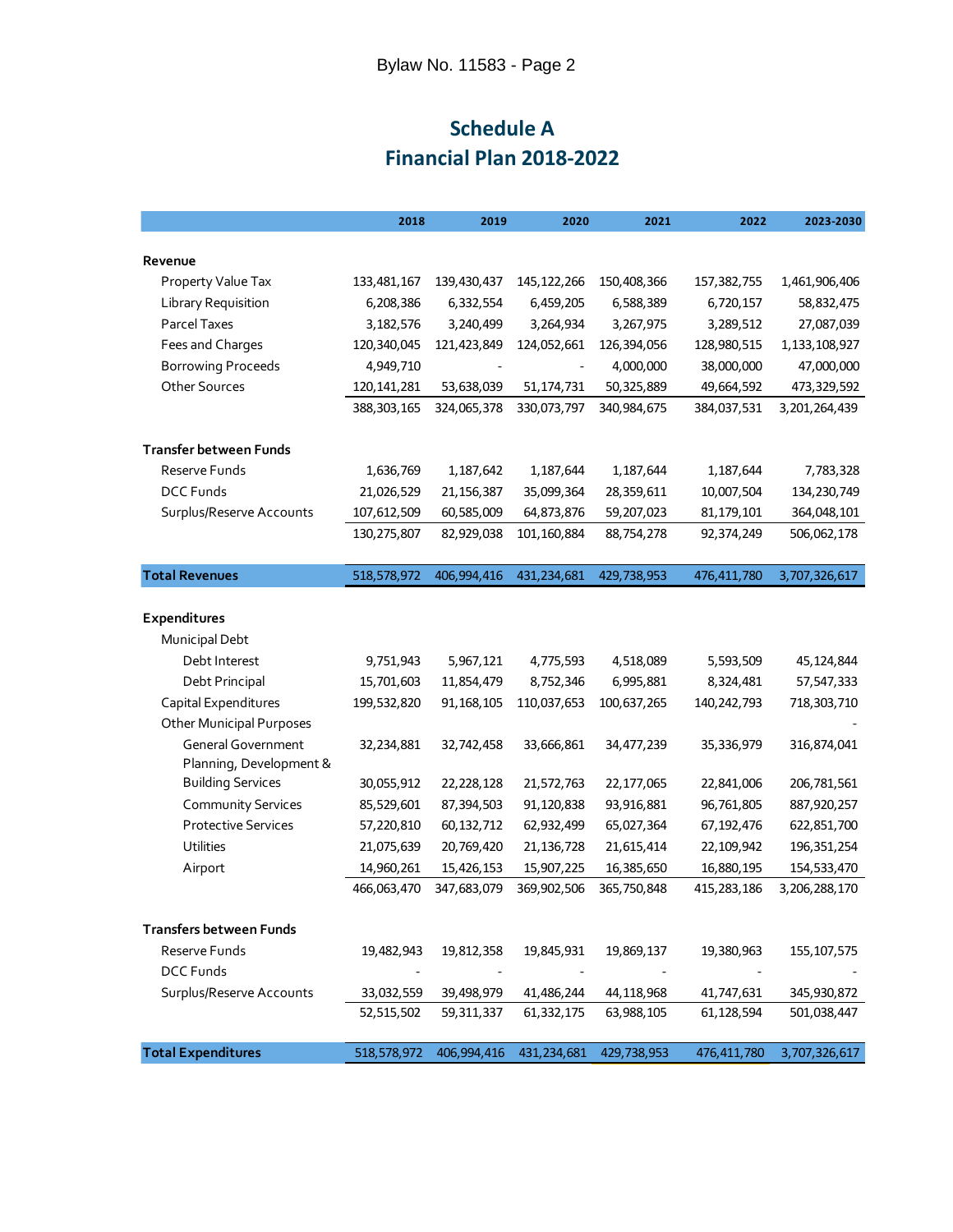# **Schedule "B" Statement of Objectives and Policies**

In accordance with Section 165(3.1) of the *Community Charter*, municipalities are required to include in the Five Year Financial Plan, objectives and policies regarding each of the following:

- (a) For each of the funding sources described in Section 165(7) of the *Community Charter*, the proportion of total revenue that is proposed to come from that funding source;
- (b) The distribution of property value taxes among the property classes that may be subject to taxes; and
- (c) The use of permissive tax exemptions.

# **Funding Sources**

Table 1 shows the proportion of total revenue proposed to be raised from each funding source in 2018. Property taxes and fees and charges are two of the largest sources of revenue. Both have advantages in that they are stable, relatively simple to administer and are generally understood by citizens. The City of Kelowna also utilizes funds from reserves and surplus as another main source of financial support. Reserve funds are closely managed to ensure and protect the current and future financial viability of the municipality. Other sources of revenue may be variable and fluctuate from year to year depending on the economic influences and capital programs undertaken by the City.

# *Objectives*

- Investigate other potential funding sources and securing opportunities for additional revenues.
- Begin to decrease the municipality's reliance on property taxes and explore opportunities to increase the percent of total revenue received from user fees and charges and senior government grants.
- Maintain a fees and charges structure whereby increases are applied on a regular basis in line with inflation, while ensuring that service levels remain competitive and affordable.

# *Policies*

- Pursue non-property tax revenues whenever possible through applying for government grants and charging user fees at appropriate levels.
- Perform regular reviews of revenue generating areas for appropriate application of rate increases.
	- o Planning and Development Fees.
	- o Recreation & Cultural Services application of BC Consumer Price Index.
	- o Utility Revenues ensure Utilities operate as self-supporting enterprise funds.
- Increase provincial and federal grant revenue through maximum utilization of the City's Grant Manager position.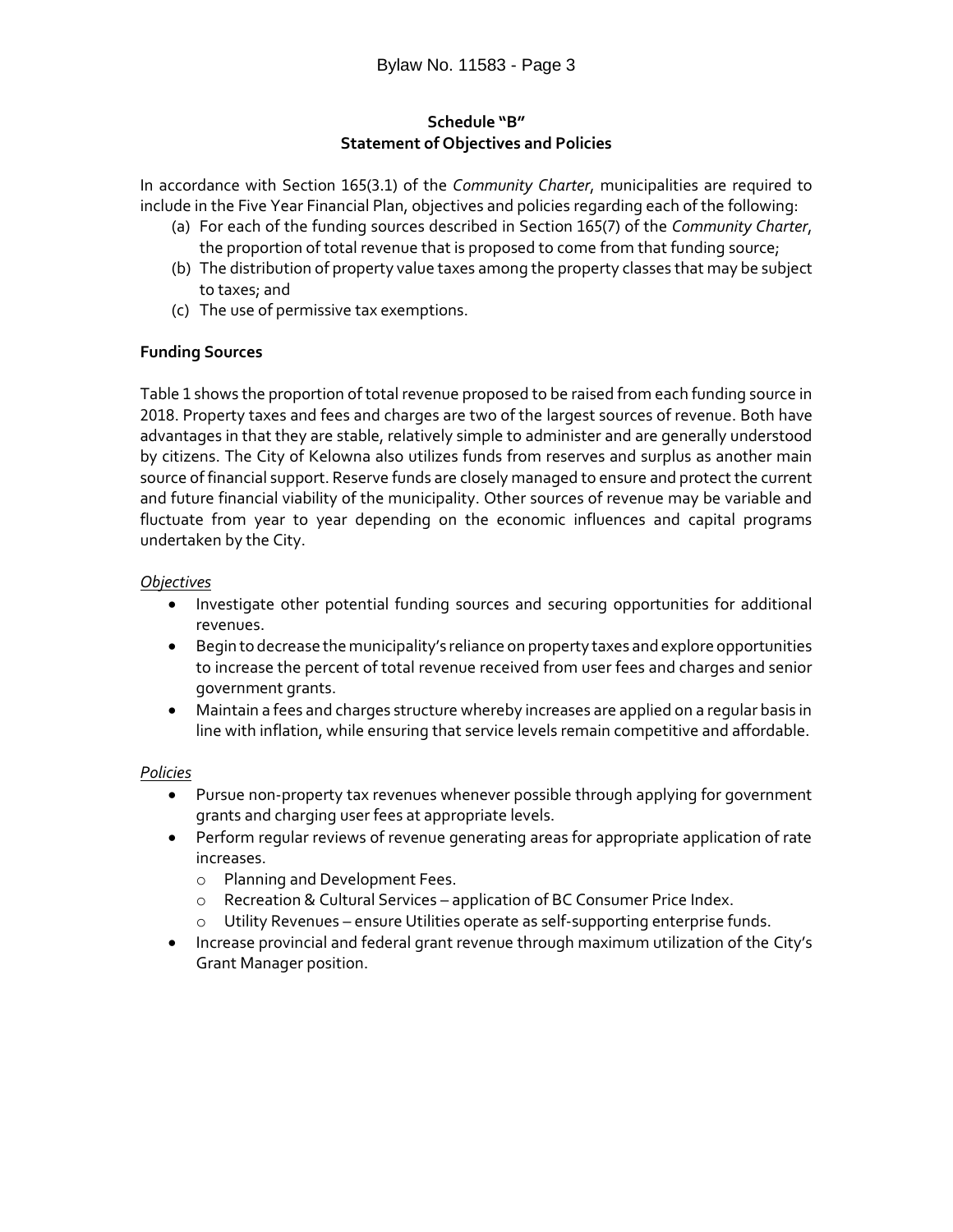#### **Table 1: Sources of Revenue**

| <b>Revenue Source</b>         | Revenue \$ (000's) | % of Revenue |
|-------------------------------|--------------------|--------------|
| <b>Property Value Tax</b>     | 133,481            | 26%          |
| <b>Library Requisition</b>    | 6,208              | 1%           |
| <b>Parcel Taxes</b>           | 3,183              | 1%           |
| Fees & Charges                | 120,340            | 23%          |
| <b>Borrowing Proceeds</b>     | 4,950              | 1%           |
| <b>Other Sources</b>          | 120,141            | 23%          |
| <b>Reserve Funds/Accounts</b> | 130,276            | 25%          |
| Total                         | 518,579            | 100%         |

# **Distribution of Property Tax Rates**

Table 2 outlines the council approved municipal tax distribution policy for 2017 and the relative proportion of tax revenues. Projected revenues from the combined residential, recreational and Non-Profit classes, provides the largest proportion of property tax revenue. This cumulative class represents the largest tax assessment base and hence utilizes the majority of City services.

#### *Objectives*

- Provide an effective tax change that is the same for all property classes.
- Ensure that business and light industry property tax ratios remain below the average of BC municipalities with populations greater than 75,000.
- Allow for a maximum ratio cap of 3:1 for the Light Industrial/Business class.

# *Policies*

- Council will annually review and modify tax class ratios to provide an effective tax change that is the same for all classes.
- The impacts on other property classes from administering a ratio cap on the Light Industrial/Business classes will be reported to Council during the annual Tax Distribution Policy review.
- Regularly review and compare the City's relative position in terms of distribution of taxes to other similarly sized municipalities in British Columbia.

| Property<br>Class | Description           | 2018 Tax Class<br>Ratios | <b>Tax Revenue</b><br>(000's) | 2017 Tax Class<br>Ratios |
|-------------------|-----------------------|--------------------------|-------------------------------|--------------------------|
| 01/08/03          | Res/Rec/NP/SH         | 1.0000:1                 | 93,167                        | 1.0000:1                 |
| 02                | <b>Utilities</b>      | 5.5475:1                 | 658                           | 5.3182:1                 |
| 04                | Major Industrial      | 6.6176:1                 | 441                           | 5.8019:1                 |
| 05/06             | Light Ind/Bus/Other   | 2.3777:1                 | 38,668                        | 2.2967:1                 |
| 09                | Farm Land             | 0.1524:1                 | 10                            | 0.1357:1                 |
| 91                | Farm Improvements     | 0.4987:1                 | 537                           | 0.4810:1                 |
|                   | <b>Total Revenues</b> |                          | 133,481                       |                          |

# **Table 2: Tax Class Ratios and Projected Revenues**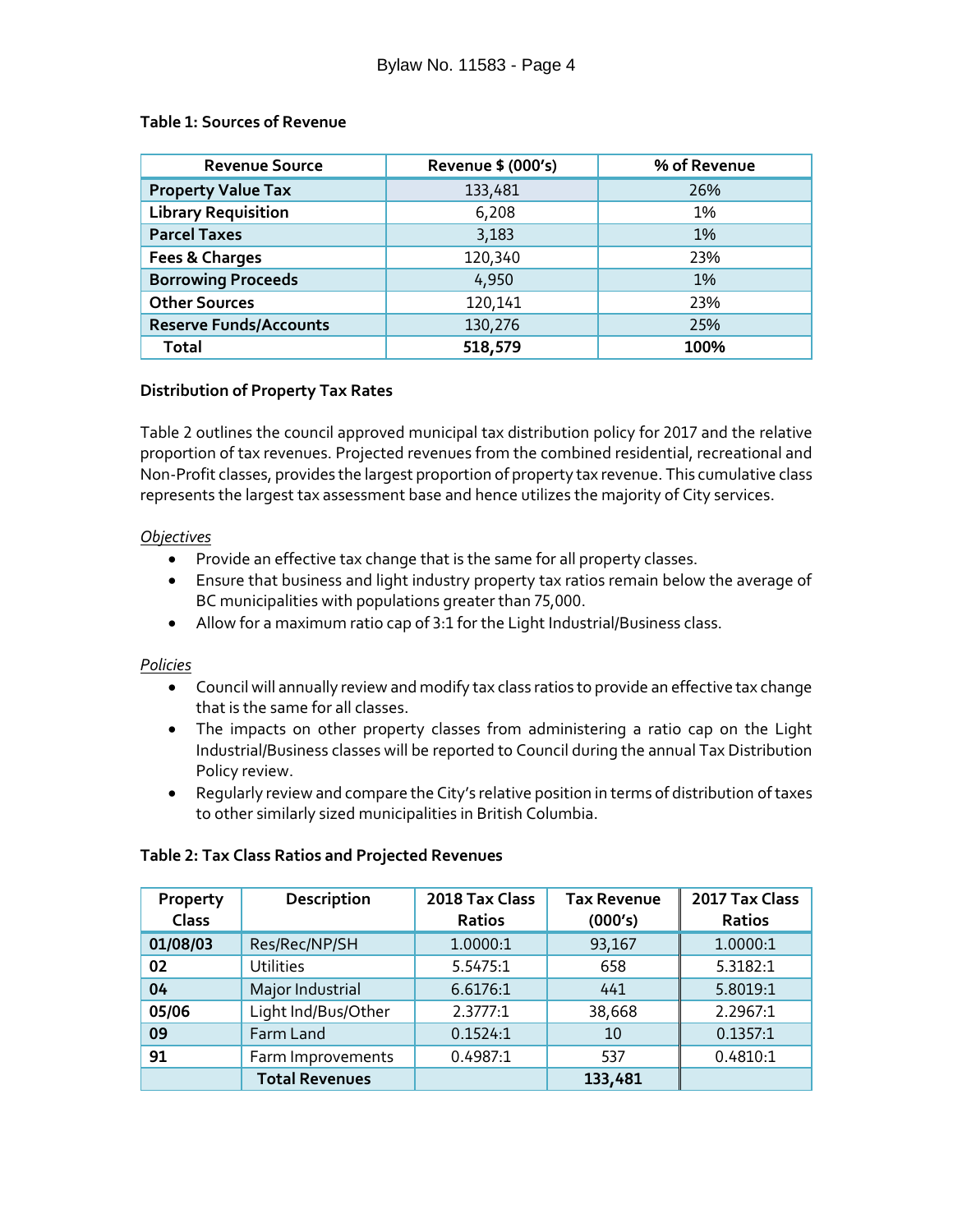# **Property Tax Exemptions**

The City has an existing permissive tax exemption policy which guides the administration and approval of permissive tax exemptions. Some of the eligibility criteria for permissive tax exemptions that are outlined in the policy include the following:

- The applicant must qualify for an exemption under the provisions of the Community Charter.
- The organization receiving an exemption must be a registered non-profit society or registered charity, as the support of the municipality will not be used for commercial and private gain.
- The tax exemption must demonstrate benefit to the community and residents of the City by enhancing the quality of life (spiritually, educationally, socially and culturally), while delivering services economically to the citizens within the community.

The value of tax exemptions provided by Council for 2018 (based on 2017 assessment totals and tax rates) is \$2,463,969. The following breaks down the total into various exemption categories and the exemption value for the category:

Places of Worship - \$ 287,834 Private schools - \$ 181,969 Hospitals - \$ 17,151 Special Needs Housing - \$ 61,925 Social Services - \$251,379 Public Park, Athletic or Recreational - \$ 442,931 Cultural - \$ 364,954 Partnering, Heritage or Other Special Exemptions Authority - \$ 350,770 Revitalization - \$ 505,056

In order to encourage the restoration and preservation of commercial, industrial and institutional building, properties that meet the criteria outlined in the Heritage Building Tax Incentive Program policy can receive a tax exemption.

The establishment of the Revitalization Tax Exemption policy allows qualifying properties within the Downtown Urban Centre and Rutland Urban Centre areas to receive a tax exemption.

# Objectives

- Continue to provide permissive tax exemptions to support qualifying organizations that improve the well-being of the community.
- The municipality will continue to provide heritage and revitalization tax exemptions for qualifying properties.

Policies

 Permissive tax exemptions will be considered to encourage activities that: (a) are consistent with the quality of life objectives of the municipality; (b) provide direct access and benefit to the public; and (c) would otherwise be provided by the municipality.